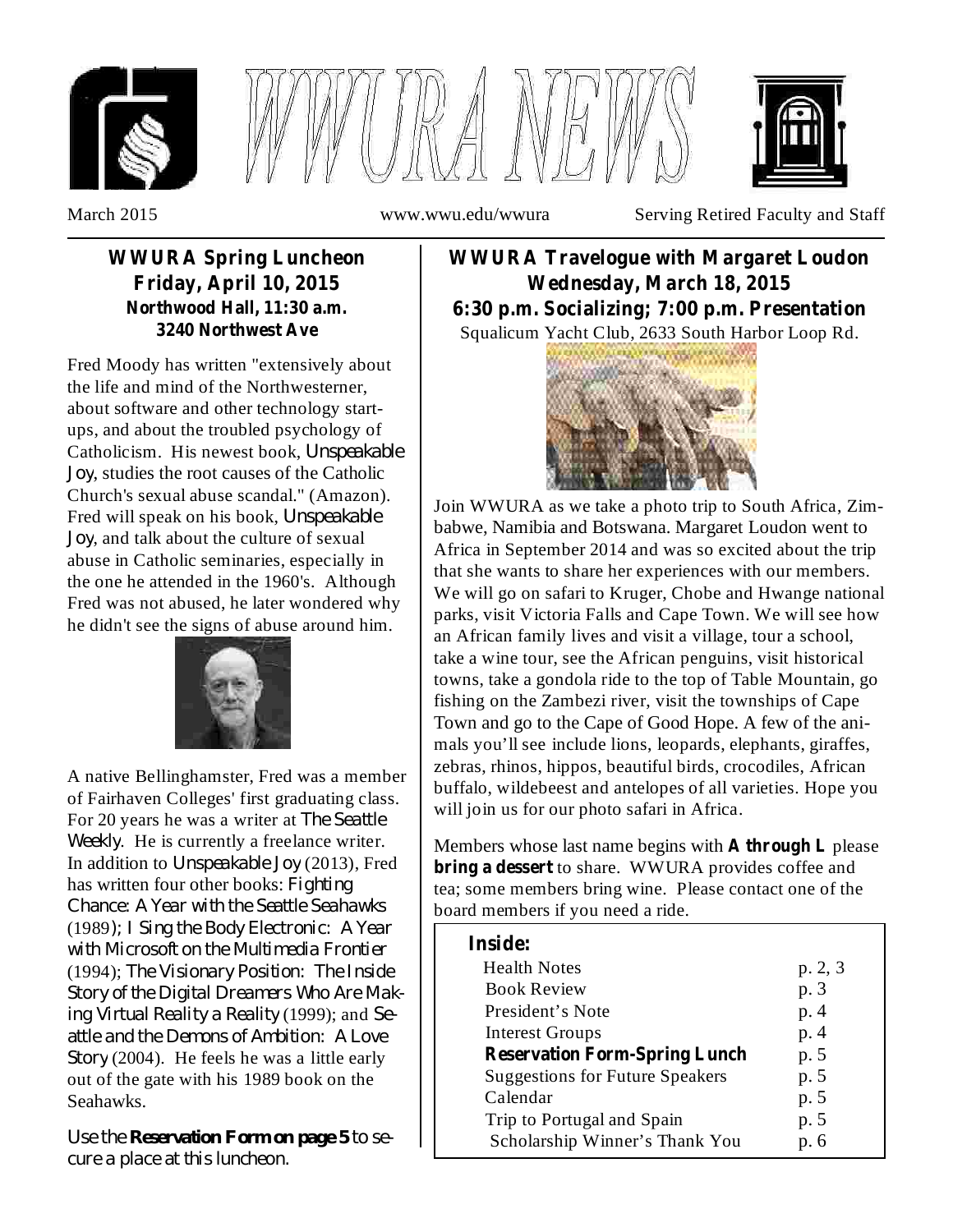## **Health Notes by Evelyn Ames Aches and Pains: When to be Concerned!**

Sticks and stones may break bones but aches and pains cause worry and angst! Descriptions of aches and pains often relate to muscles, abdominal/visceral areas, cardiovascular, heads, and skeletal areas of the body. Most of us experience aches and pains. An occasional twinge here or there, particularly as we get older. Sometimes pain occurs quickly and just as quickly goes away, leaving a person with some anxiety. Is the pain serious? Should I see a medical care provider?

The National Institutes of Health report that muscle aches and pains, which involve ligaments, tendons, fascia, and soften tissues that connect muscles to bones are common and often involve more than one muscle. "Muscle pain is most frequently related to tension, overuse, or muscle injury from exercise or physicallydemanding work. In these situations, the pain tends to involve specific muscles and starts during or just after the activity. It is usually obvious which activity is causing the pain." http://www.nlm.nih.gov/medlineplus/ency/article/003178.htm Muscle pain also can be a sign of conditions affecting the whole body (e.g., influenza) and disorders affecting connective tissues throughout the body such as the auto-immune arthritic disease of lupus.

NIH suggests calling one's health care provider if the following occurs: muscle pain persists beyond 3 days; if there is severe, unexplained pain; signs of infection such as swelling or redness around a muscle; poor circulation in the area where muscles ache; if there is a rash or there has been a tick bite; and if muscle pain is associated with starting or changing doses of a medicine (e.g., statin).

should be checked as well. When to call 911: when there is vomiting, a very stiff neck, a high fever, mus-Experiencing pain first thing in the morning is thought to be generally less serious as compared to pain in the evening. Pain that doesn't improve with rest, or with physical therapy, or is worse in certain body positions cle weakness is such that one cannot move part of the body, difficulty in swallowing, or a shortness of breath.

As for cardiovascular situations, PeaceHealth St. Joseph Medical Center's Cardio Vascular Center lists warning signs of a heart attack at its web site. It is important to note that symptoms may be different for women. "Chest pain; feeling breathless (women may be breathless without any chest pain); flu-like symptoms such as nausea, clamminess or cold sweats; unexplained fatigue, weakness or dizziness; pain in upper back, shoulders, arm, neck or jaw; and feelings of anxiety or doom." https://www.peacehealth.org/sharedpages/Pages/heart-attack-symptoms.aspx?from=/st-joseph/services/cardiovascular-center/womens-heartservices

**whata is Chronical** *Chronic**Washington State Magazine***, Spring 2015). What is Chronic Pain? The National Institute** of Neurological Disorders and Stroke reports that "While acute pain is a normal sensation triggered in the Researchers at Washington State University, using data from the National Center for Health Statistics (http://www.cdc.gov/nchs/) determined that 19 percent of American adults are in persistent pain (daily or nearly daily for the past three months). They also estimated that 39 million adults are currently experiencing nervous system to alert you to possible injury and the need to take care of yourself, chronic pain is different. Chronic pain persists. Pain signals keep firing in the nervous system for weeks, months, even years. There may have been an initial mishap -- sprained back, serious infection, or there may be an ongoing cause of pain -- arthritis, cancer, ear infection, but some people suffer chronic pain in the absence of any past injury or evidence of body damage. Many chronic pain conditions affect older adults. Common chronic pain complaints include headache, low back pain, cancer pain, arthritis pain, neurogenic pain (pain resulting from damage to the peripheral nerves or to the central nervous system itself), psychogenic pain (pain not due to past disease or injury or any visible sign of damage inside or outside the nervous system). A person may have two or more co-existing chronic pain conditions."

http://www.ninds.nih.gov/disorders/chronic\_pain/chronic\_pain.htm

*(continued next page)*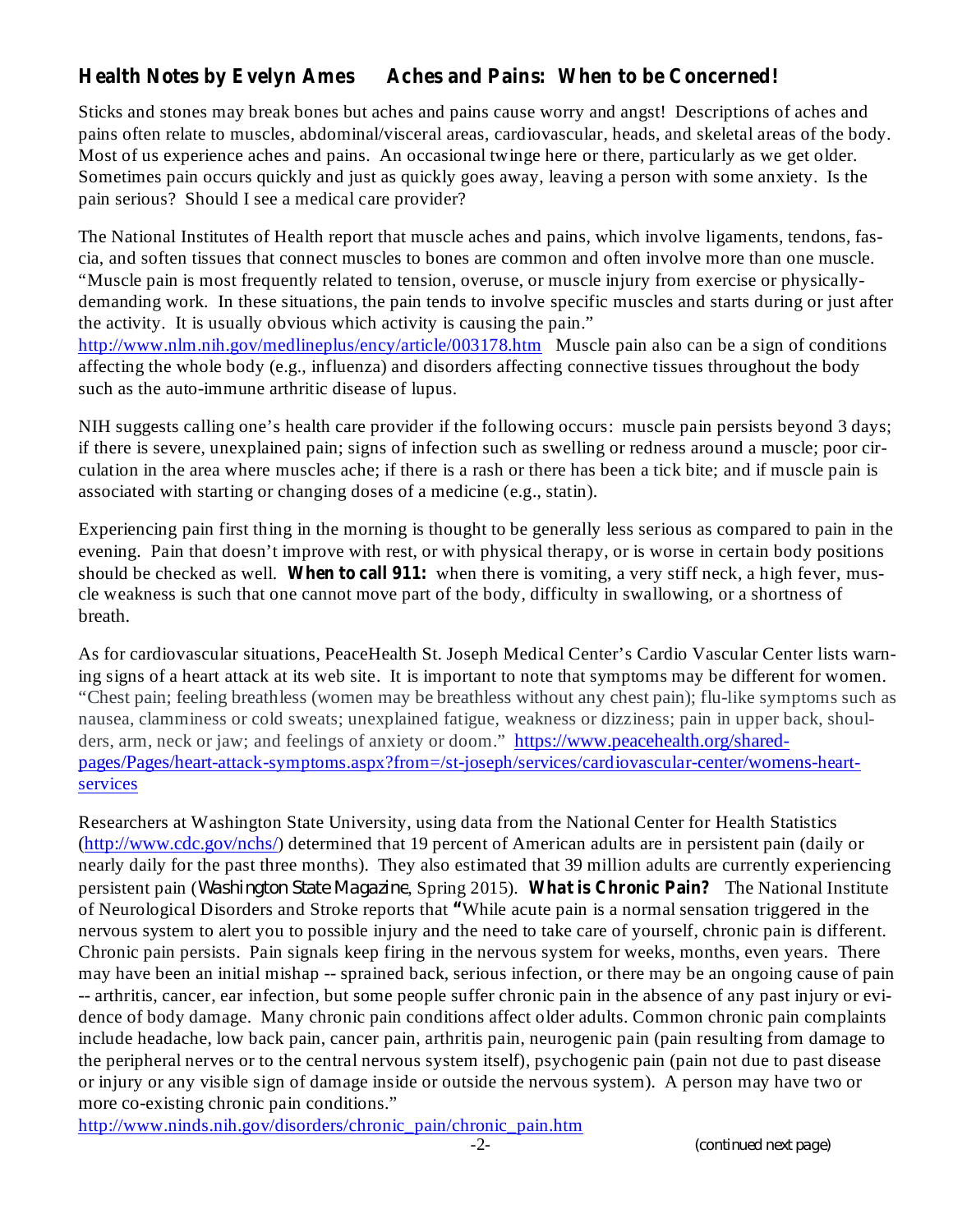### **Book Review**

### **by Malala Yousafzai with co-author Christina Lamb: a review** *I Am Malala,*

Our author this month is the young Pakistani woman who was shot, almost fatally, by a Taliban assassin, for advocating publicly for the education of Pakistani youth, especially girls. She was 15 years old. The assassin's bullet entered her left eye as she sat in a school bus, going home at the end of a school day. She survived the attack. Expert medical attention, first in Pakistan, later in Birmingham, England, saved her life. Now she continues to advocate for education and has founded the Malala Fund to promote and support that goal. In recognition of her courage and her continuing work for the education of youth, in 2014 Malala was awarded the Nobel Peace Prize, the youngest recipient to be so recognized

In providing a context for her story, Malala treats us to the history of the Swat Valley and of Pakistan. Having given us a vivid sense of daily life in Pashtun culture, she describes in compelling terms the coming of the Taliban to Swat Valley and the terrorist tactics it used to force itself and its values on the Pashtun people of Swat Valley. Malala also gives her readers some taste of the complexity of life in Pakistan in the fight between radical Islam and not-radical Muslims.

Malala's father looms large in her story, and in her telling he entirely deserves it. He transforms himself from a shy stuttering youth to a prize-winning orator, from a poverty-stricken aspiring teacher to the owner of several schools. He carries on advocating for education for opening the minds of young Pakistanis to ideas and to the wider world—despite years of receiving death threats, in a culture of all too frequent political or religious assassination.

And he nurtures Malala, insisting that she receive an education. She becomes a top student, a prizewinning speaker, and a nationally recognized promoter of education. All this in the face of a Swat Valley dominated by the Taliban. In fact that dominance is so complete that the school Malala attends, her father's, is semi-secret, unmarked on the exterior in any way.

She doesn't discuss the 9/11 attacks directly, which is understandable, since she was just 6 years old when those attacks occurred. But she does deal with the Pakistani complex response to the Navy Seal raid that slew Osama bin Laden in Abbotabad. And she gives us the quite uncomplicated response to the American use of drones in the Swat Valley.

Through it all, she continues courageously to study and to speak. She was going home from her father's school on October 9, 2012, when a young Taliban shooter climbs the tailgate of her truck/school bus and demands "Who is Malala?" In a way, this book is her answer.

#### **- Bob McDonnell**

### **Health Notes—Aches and Pains: When to Be Concerned,** *cont'd*

The Institute of Medicine issued a blueprint in 2011 for relieving pain in American citizens. The blueprint includes excellent information about transforming the prevention, care, education and research about chronic pain which costs the nation up to \$635 billion a year in medical treatment and lost productivity. http://www.iom.edu/Reports/2011/Relieving-Pain-in-America-A-Blueprint-for-Transforming-Prevention-Care-Education-Research/Report-Brief.aspx

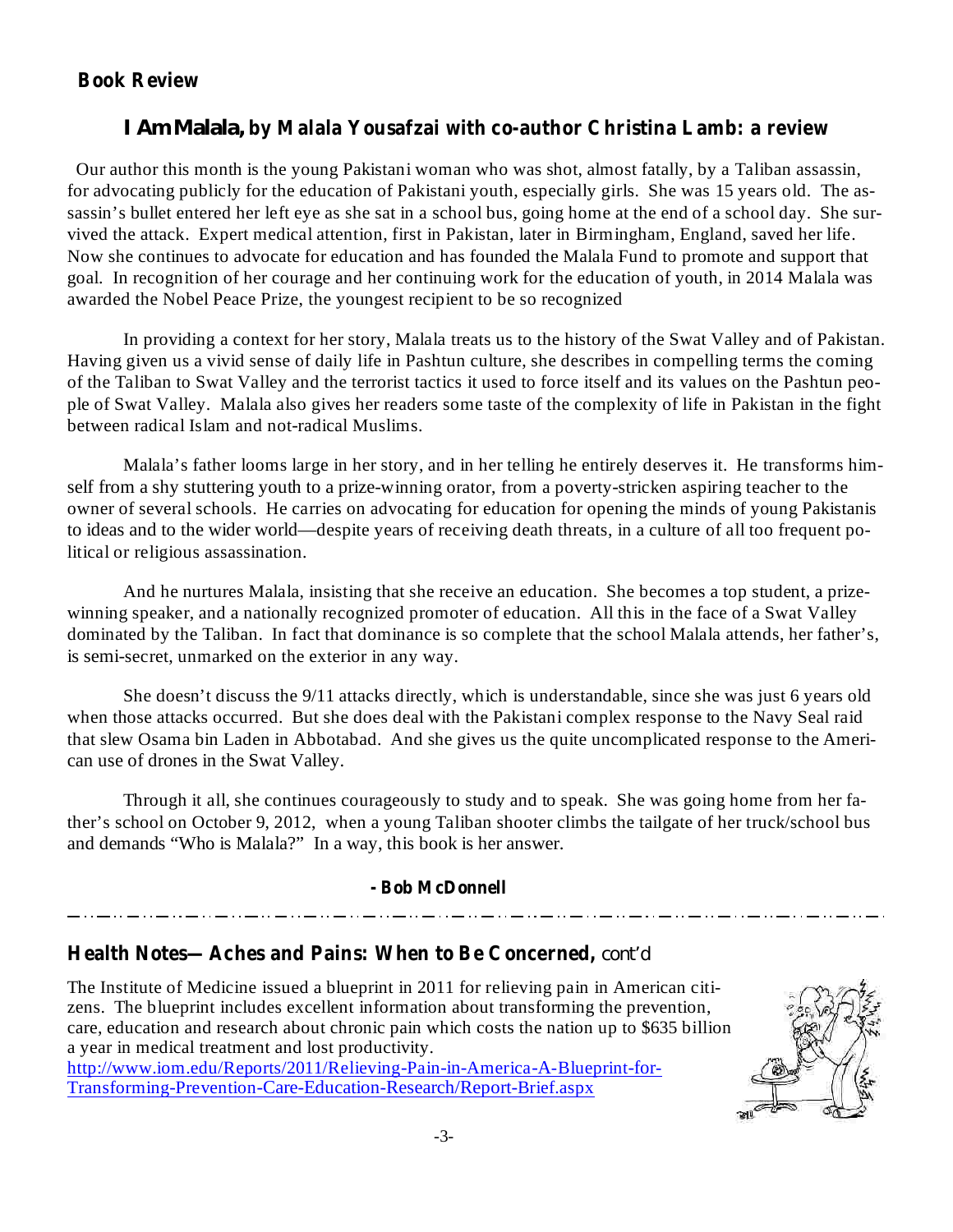## **March 2015 President Evelyn Ames's Note:**



WWURA members who attended the February luncheon with guest speaker, Laura Laffrado, were treated to a fascinating history about world renown poet (of years ago) Ella Higginson and her relationship to Western Washington University and Bellingham. Check this web site http://www.poetryfoundation.org/poem/182763 to read her poem titled, "Four Leaf Clover."

**Mark your calendars** for the April 10 **WWURA** luncheon and listen to Fred Moody, author of several books. His most recent one is *Unspeakable Joy*. http://www.seattletimes.com/pacific-nwmagazine/the-secret-life-of-a-seminary gives information about his latest book. Check this site for a brief introduction of this former Seattle journalist: http://www.cityartsmagazine.com/authors/fred-moody. For aficionados of the Chuckanut Radio Hour, he was interviewed by Floyd McKay.

Barb Evans, along with Lynne Masland and Margaret Woll, are revising WWURA's brochure that promotes the association. Look for the spiffy new brochure in coming months.

*Don't forget the March 18 travelogue. Come, socialize with friends and meet new people!*

#### **MARCH INTEREST GROUPS**

If you are interested in one of the groups please call or email the contact person.

**BOOK GROUP** --Donna Moore, 360-733-5769 <dfmoore12@gmail.com>

We will meet Tuesday, March 17th at 2:30 p.m. at Donna Moore's home, 346 Bayside Rd. March's book is *No Ordinary Time* by Doris Kearns Goodwin; treats-Barbara Levin April's book is *All the Light We Cannot See* by Anthony Doerr; treats-Chris Gerhold

**BRIDGE GROUP**--Caryl Hinckley, 360-734-3728, <carylchinckley@hotmail.com> We will meet March 24th. Location to be announced.

**INFORMAL DINING** -- Janet Berg, 360-733-4654, <janetlila@hotmail.com> Meets in small groups each month at member's homes.

**OPERA GROUP**--Evelyn Ames, 360-734-3184, <*evelyn.ames@wwu.edu>* 

**Metropolitan Opera HD Series for 2014-2015** , check this website for cast and dates of encores: http:// This group usually attends the opera independently or in small groups. Call Evelyn if you need a ride. www.metoperafamily.org/metopera/liveinhd/LiveinHD.aspx In the left corner is Participating Theaters (click on United States and/or Canada for listing). There are 10 HD showings this season. Running times of each opera are listed at main web site.

- March 14 Rossini's *La Donna Del Lago* with Joyce DiDonato and Juan Diego Florez Met Premiere Encore - March 18
- April 25—Mascagni's *Cavalleria Rusticana* and Leoncavallo's *Pagliacci*—New Production Encore –April 29

**Lincoln Theater in Mt. Vernon** : http://www.lincolntheatre.org/welcome (click on calendar) **Check the Pickford Film Center** for European opera showings: http:/pickfordfilmcenter.org/

**SKIING** - Charlie Way, 360-734-0649. Check with Charlie if you are interested in skiing.

**WRITER'S GROUP** - Evelyn Wright, 676-0227, <ewright410@comcast.net> Meets twice a month. The groups are kept small so there is time for reading and critiquing each other's work.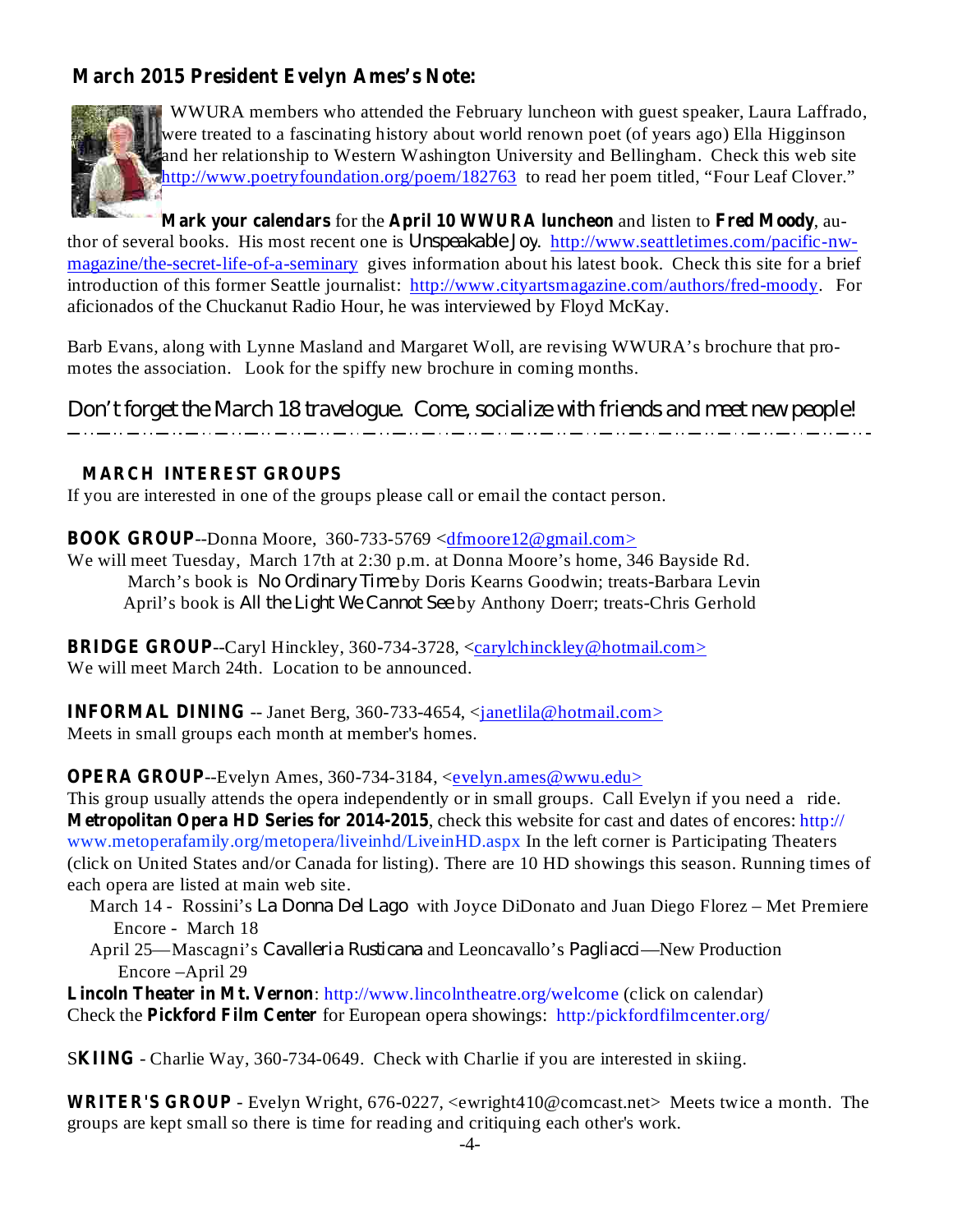# **Reservation Form WWURA Spring Luncheon 11:30 a.m., April 10, 2015 Northwood Hall, 3240 Northwest Avenue**

| <b>Reservation Deadline is Monday April 6, 2015</b>                                                                                                        |
|------------------------------------------------------------------------------------------------------------------------------------------------------------|
| Make your check payable to WWURA and mail with this form to Nanette Davis, 715 Rosario Ct.,<br>Bellingham, WA 98229. Questions ? Call Nanette at 671-1686. |
| Need a ride? Check here ________ Phone Number ___________________________________                                                                          |
| Do You Have Suggestions for WWURA Speakers Next Year?                                                                                                      |
|                                                                                                                                                            |
| Mail this form with your suggestions to Nanette Davis (address above) or bring to the next WWURA                                                           |
|                                                                                                                                                            |

# **WWURA Calendar**

3 – Board Meeting 18—Travelogue—Africa with **Margaret Loudon March 2015**

7—Board Meeting **April 2015**

10-WWURA Lunch, Fred Moody, Speaker 15—Travelogue



## **Travel Back Roads of Iberia: Spanish Paradores & Portuguese Pousadas**

Donna Moore (733-5769) has arranged with Overseas Adventure Travel (OAT) to hold space for our group to travel beginning **March 15, 2016.** The 15 day trip starts in Lisbon -visits Evora; Carmona, Spain; Ronda, Alhambra, Ubeda, ending up in Madrid. Check OAT's website for more details about this trip. And call Donna for info on joining this group.